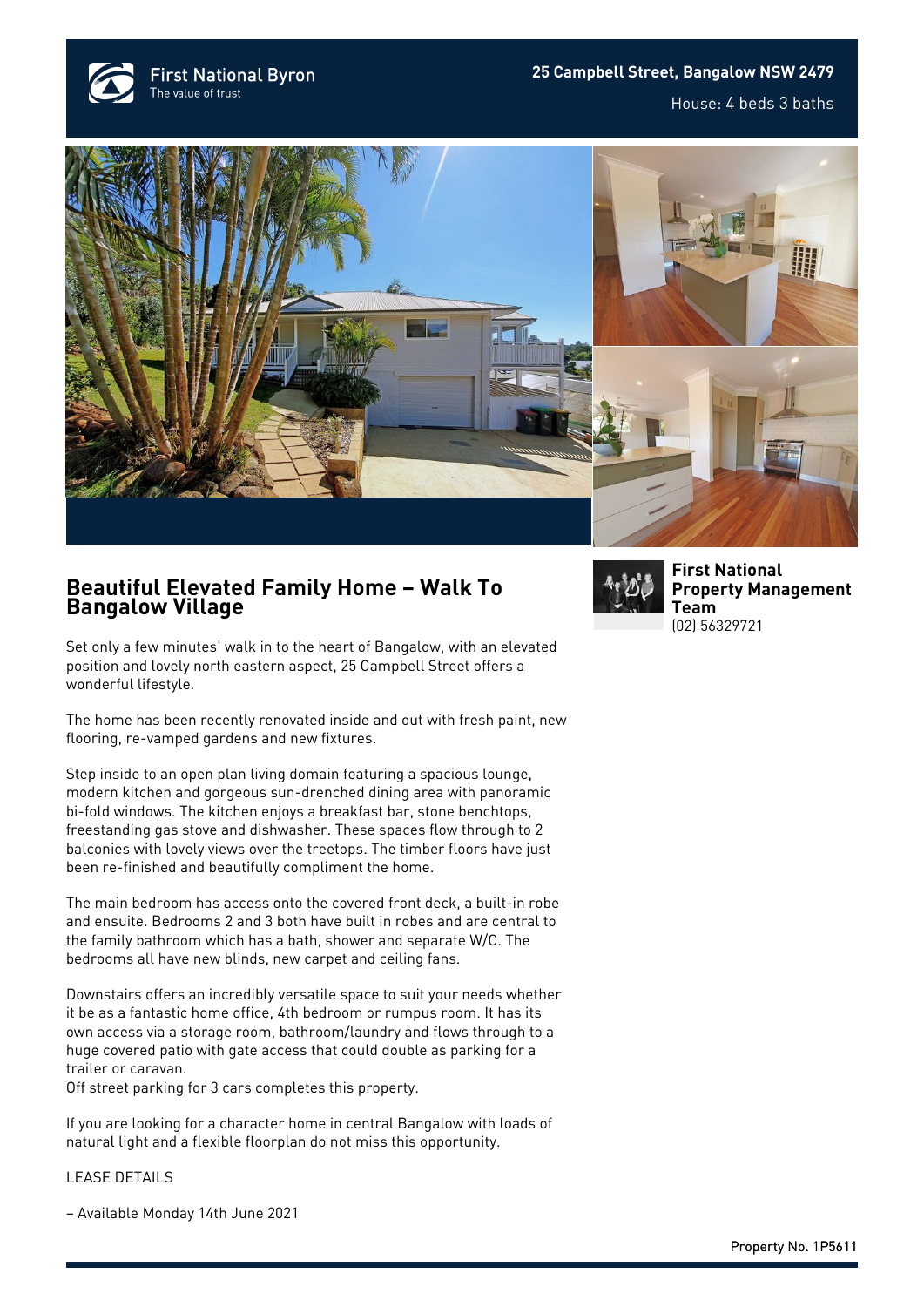

- 6 or 12 month lease
- Unfurnished
- Sorry no dogs due to new timber floors and fencing